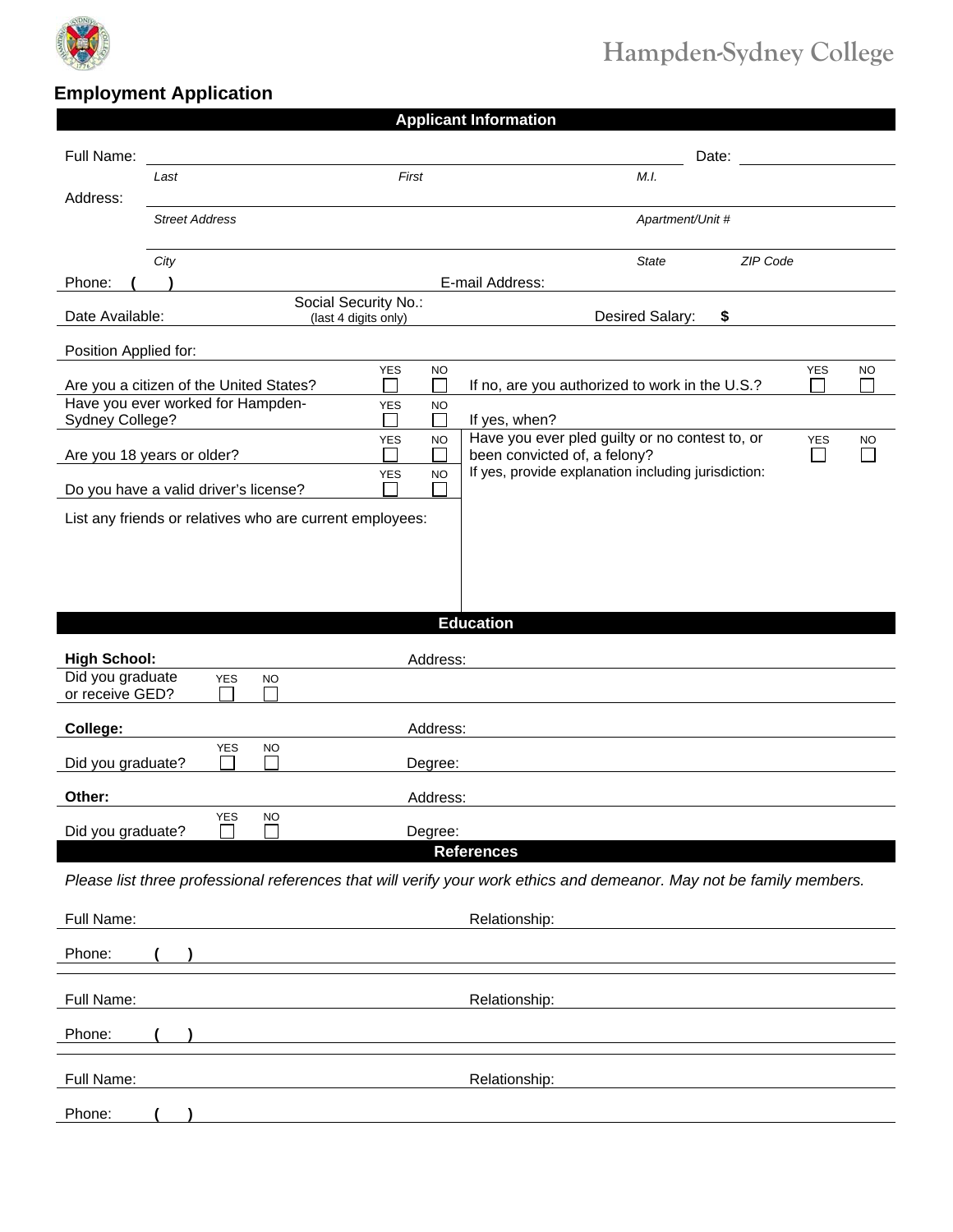| <b>Previous Employment</b>                                                                                                                             |                                      |            |           |  |  |  |  |
|--------------------------------------------------------------------------------------------------------------------------------------------------------|--------------------------------------|------------|-----------|--|--|--|--|
| Company:                                                                                                                                               | Phone:                               |            |           |  |  |  |  |
| Address:                                                                                                                                               | Supervisor:                          |            |           |  |  |  |  |
| Job Title:                                                                                                                                             | \$<br><b>Ending Salary:</b>          |            |           |  |  |  |  |
|                                                                                                                                                        | Begin<br>Dates of                    | End        |           |  |  |  |  |
| Responsibilities:                                                                                                                                      | Employment:                          |            |           |  |  |  |  |
| Reason for<br>Leaving:                                                                                                                                 | May we contact this employer?        | <b>YES</b> | <b>NO</b> |  |  |  |  |
|                                                                                                                                                        |                                      |            |           |  |  |  |  |
| Company:                                                                                                                                               | Phone:                               |            |           |  |  |  |  |
| Address:                                                                                                                                               | Supervisor:                          |            |           |  |  |  |  |
| Job Title:                                                                                                                                             | Ending Salary:<br>$S_{\text{Begin}}$ |            |           |  |  |  |  |
|                                                                                                                                                        | Dates of                             | End        |           |  |  |  |  |
| Responsibilities:                                                                                                                                      | Employment:                          |            |           |  |  |  |  |
| Reason for<br>Leaving:                                                                                                                                 | May we contact this employer?        | YES        | <b>NO</b> |  |  |  |  |
|                                                                                                                                                        |                                      |            |           |  |  |  |  |
| Company:                                                                                                                                               | Phone:                               |            |           |  |  |  |  |
| Address:                                                                                                                                               | Supervisor:                          |            |           |  |  |  |  |
| Job Title:                                                                                                                                             | <b>Ending Salary:</b><br>\$          |            |           |  |  |  |  |
|                                                                                                                                                        | Dates of                             | End        |           |  |  |  |  |
| Responsibilities:                                                                                                                                      | Employment:                          |            |           |  |  |  |  |
| Reason for<br>Leaving:                                                                                                                                 | May we contact this employer?        | <b>YES</b> | <b>NO</b> |  |  |  |  |
|                                                                                                                                                        |                                      |            |           |  |  |  |  |
| Company:                                                                                                                                               | Phone:                               |            |           |  |  |  |  |
| Address:                                                                                                                                               | Supervisor:                          |            |           |  |  |  |  |
| Job Title:                                                                                                                                             | <b>Ending Salary:</b>                |            |           |  |  |  |  |
|                                                                                                                                                        | Begin<br>Dates of                    | End        |           |  |  |  |  |
| Responsibilities:                                                                                                                                      | Employment:                          |            |           |  |  |  |  |
| Reason for<br>Leaving:                                                                                                                                 | May we contact this employer?        | <b>YES</b> | <b>NO</b> |  |  |  |  |
| * Special Skills - as they pertain to the job you are applying for *                                                                                   |                                      |            |           |  |  |  |  |
| Do you speak, write, or understand any foreign languages,<br><b>YES</b>                                                                                | <b>NO</b>                            |            |           |  |  |  |  |
| if so what language(s)?<br>Do vou have any special experience training qualifications, or skills which you feel make you especially suited for work at |                                      |            |           |  |  |  |  |

Do you have any special experience, training, qualifications, or skills which you feel make you especially suited for work at Hampden-Sydney College? If so, explain in detail:

| <b>Computer Skills</b>                  | Dates Used | Level of Proficiency |
|-----------------------------------------|------------|----------------------|
| Hardware:<br>(scanners, printers, etc.) |            |                      |
|                                         |            |                      |
|                                         |            |                      |
| Software:<br>(Word, Excel, etc.)        |            |                      |
|                                         |            |                      |
|                                         |            |                      |